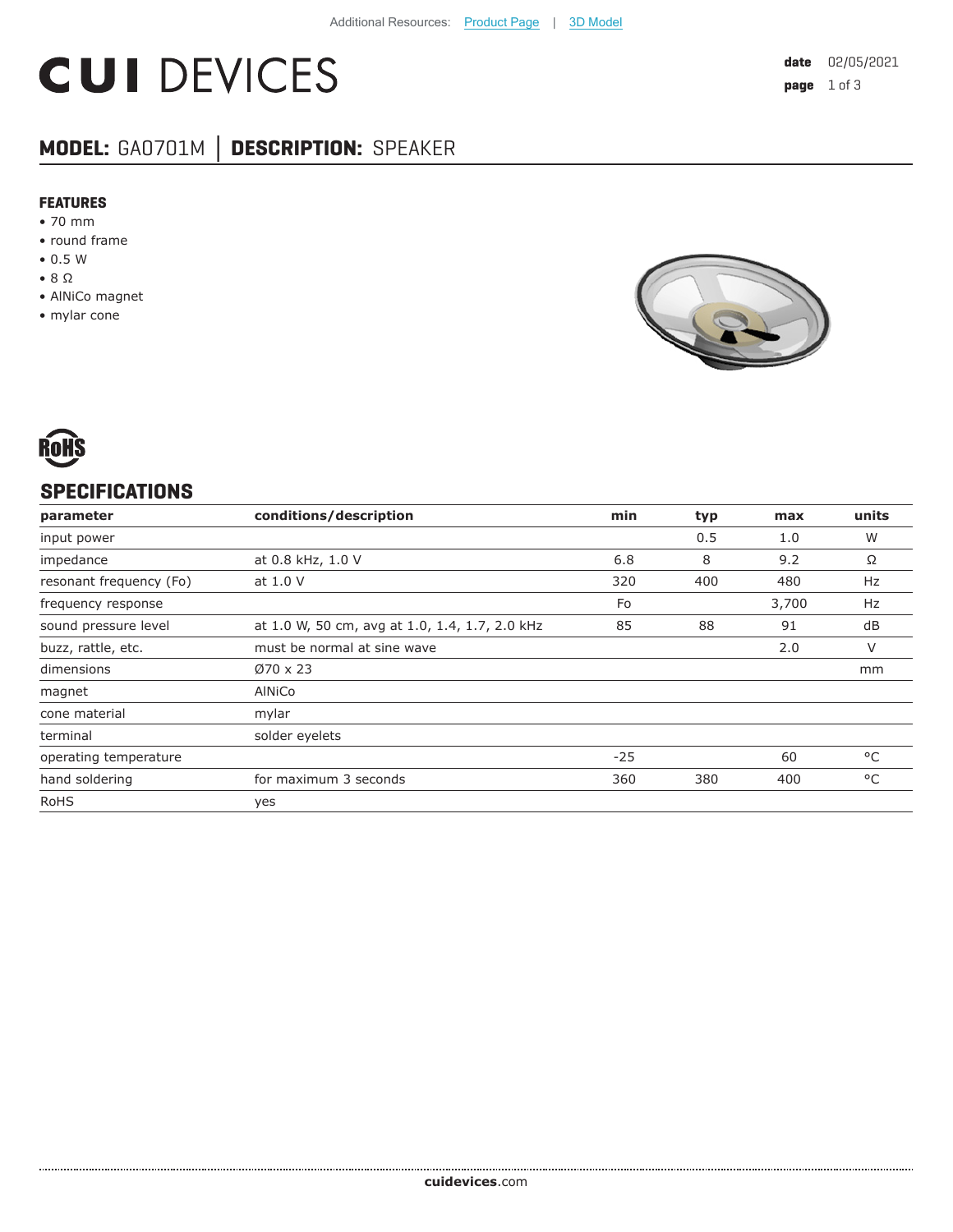#### **MECHANICAL DRAWING**

units: mm tolerance: ±0.8 mm



### **FREQUENCY RESPONSE CURVE**

| parameter             | conditions/description |
|-----------------------|------------------------|
| potentiometer range   | 50 dB                  |
| rectifier             | <b>RMS</b>             |
| lower limit frequency | 20 Hz                  |
| wr. speed             | 100 mm/sec             |
| zero level            | 60 dB                  |
|                       |                        |